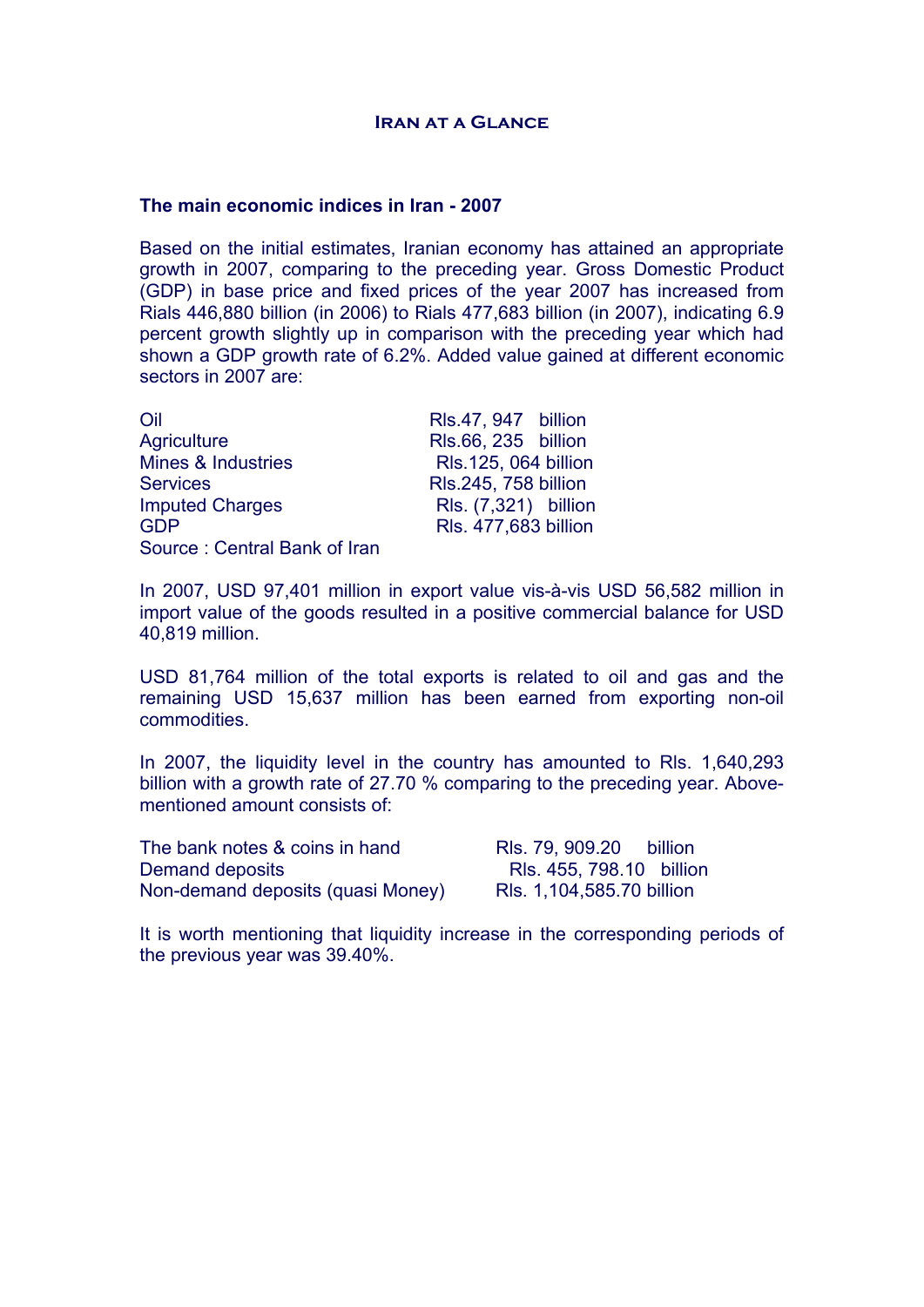## **Exchange Rate and Inflation**

The impact of exchange rate fluctuations on the prices and inflation is influenced by the main economic policies of the country. If the increase in exchange rate is accompanied by implementation of the expansionary monetary and fiscal policies, it will intensify the inflation, but when the increase in exchange rate is accompanied by contractionary monetary and fiscal policies, it will not have any noticeable effect on inflation and prices. Meanwhile, adopting a unifying policy is effective on both inflation and prices. Inflation in our country has been declared 18.4% in 2007.

#### **GDP and its Growth**

|                                   | 2005      | 2006      | 2007      |
|-----------------------------------|-----------|-----------|-----------|
| In current prices (billion Rials) | 1.687.905 | 2.038.432 | 2,623,177 |
| In current prices (USD bln)       | 187.10    | 221.60    | 292.40    |
| Per Capita GDP (in USD)           | 2.719     | 3.143     | 4.090     |
| Real GDP Growth(%)                | 5.7       | 6.2       | 6.9       |

# **GDP Breakdown**



# **Foreign Reserves**

In 2007, the amount remitted to FX reserves account resulted from surplus of oil revenues reached USD 38,026 million. To supply the government budget needs (USD 22,924 million) and grant facilities to non-government sections (USD 5,091 million), an amount of USD 28,015 million was withdrawn from FX reserves account. The above-mentioned changes led to an increase in FX reserves account up to USD 23,175 at the end of 2007, with 142.5% growth compared to the preceding year.

# **Credit Ranking**

Iranian credit rank presented by "Fitch" is B+.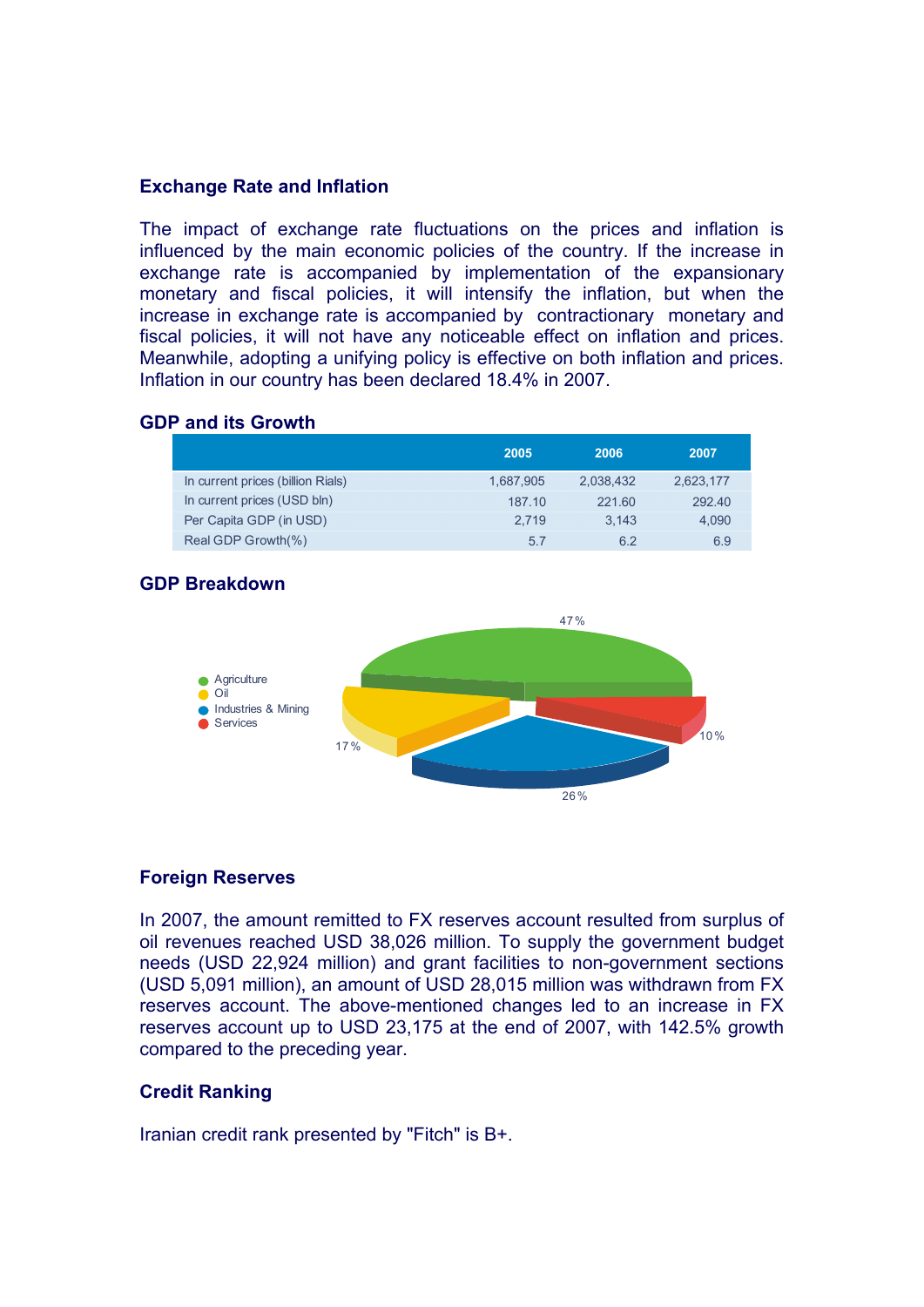#### **State Budget**

The total resources of State Budget was Billion Rials 639,000 in 2007. Government's decision to adopt contractionary fiscal policies is made to restore the basic economic variables such as production growth rate, unemployment, interest rate (facilities profit rate), exchange rate, and inflation rate to their previous long-term trends, in other words, to stabilize the macroeconomic conditions. The actual function of resources and facilities has had 5.2% growth from 2003 to 2007.

## **Subsidies Status in 2002 - 2007**

During 2002-2007, Rials 220,000.3 billion has been paid by Producers and Consumers Protection Organization and treasury department of the Ministry of Economy and Finance Affairs as subsidy for the essential commodities, maintaining market balance and fulfillment of special commitments and compensating the difference of fixed prices of goods and services etc.

The nominal and real growth rate of subsidies and ratio of subsidies to GDP have reduced in 2006 and 2007 after noticeable leaps in 2002-2005.

## **Commercial Structure**

In 2007, the non-oil exports as well as imports amounted to USD 15,637 million and USD 56,582 billion, with increases of 11.3% and 13.1% compared to the preceding year respectively. Consequently, the trade balance including oil and gas exports exhibited a surplus of USD 40,819 million. Through interaction with Foreign Service balance and transfer positive balance deficits of USD 7,199 million, this surplus resulted in USD 34,081 million surplus of current account in balance of payment. Nevertheless, non-oil current account balance had a deficit of USD 47,683 million, with a growth of 14.6% compared to last year deficit.

# **Balance of Payment**

| <b>Million USD</b>       | 2005     | 2006     | 2007     |
|--------------------------|----------|----------|----------|
| Oil and Gas              | 53,820   | 62,011   | 81,764   |
| <b>Others</b>            | 10,546   | 14.044   | 15,637   |
| <b>Total exports</b>     | 64,366   | 76,055   | 97,401   |
| <b>Total imports</b>     | 43,085   | 50,020   | 56,582   |
| Trade balance            | 21,281   | 26,035   | 40,819   |
| Net services             | (5, 379) | (6, 146) | (7, 199) |
| Net money transfers      | 735      | 513      | 461      |
| Current accounts balance | 16.637   | 20,402   | 34,081   |

## Source: Central Bank of Iran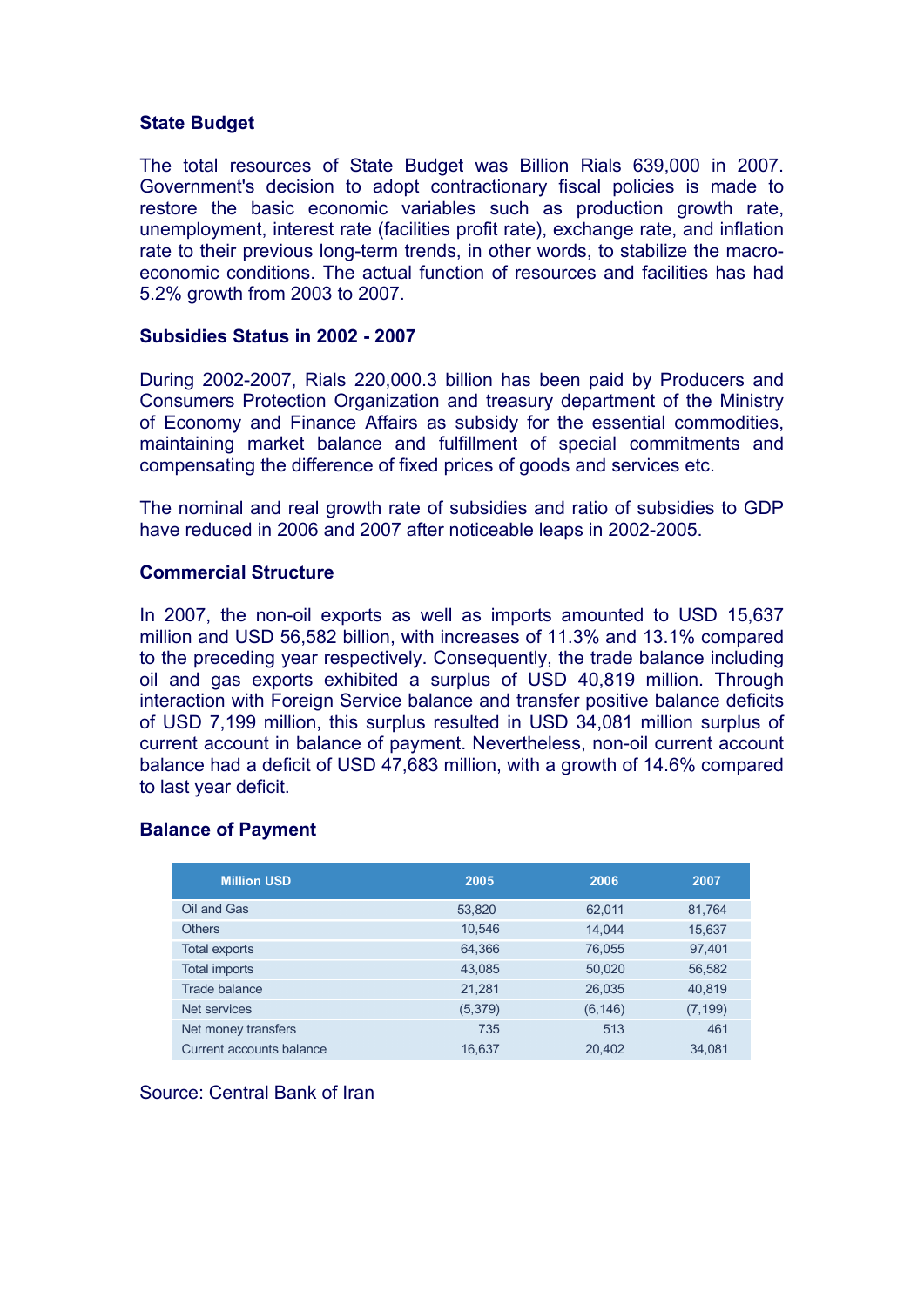Privatization - Privatization is an executive, financial and legal process, which is performed by many governments in the world to reform the economy and official systems. Privatizing of some giant state banks including BSI is of great decisions made after years in Iran in the field of privatization. In this respect and based on the agreements made by BSI with the Stock Exchange and Privatization Organization , first 5 pct and then the rest of BSI shares will be presented on the stock exchange for sale .

Meanwhile, 51% (consisting of more than 3 billions stock) of Ghadir investment company shares valued Rials 923 billion were sold on the Stock Exchange by BSI.

The measures taken in BSI can be generally explained as:

1. Participating in the groups formed for reforming the financial structure of the banks.

2. Participating in the groups formed for collecting the new articles of association for banks.

. Completing the group formed for benefiting from the experiences of other 3 countries in the field of privatization.

The results achieved by the above-mentioned groups are:

. Investigating the banks claims from the government and re-evaluation of 1 the assets, deciding the fate of debtor's accounts concerning L/Cs, reconciliation of figures in some accounts, pricing coins and jewels existing at banks, surveying the assimilation of provincial BSI branches, examining the pricing methods of bank stocks. According to the proposition of Auditing Organization and Ministry of Finance and Economic Affairs' confirmation, Bank under privatization, in order to make their accounts more transparent, have to identify the expenses of present value of commitment to Banks staff retirement fund.

. Changing and approving the new articles of association for banks, gaining 2 the agreement to present 5 percent of shares via the stock exchange.